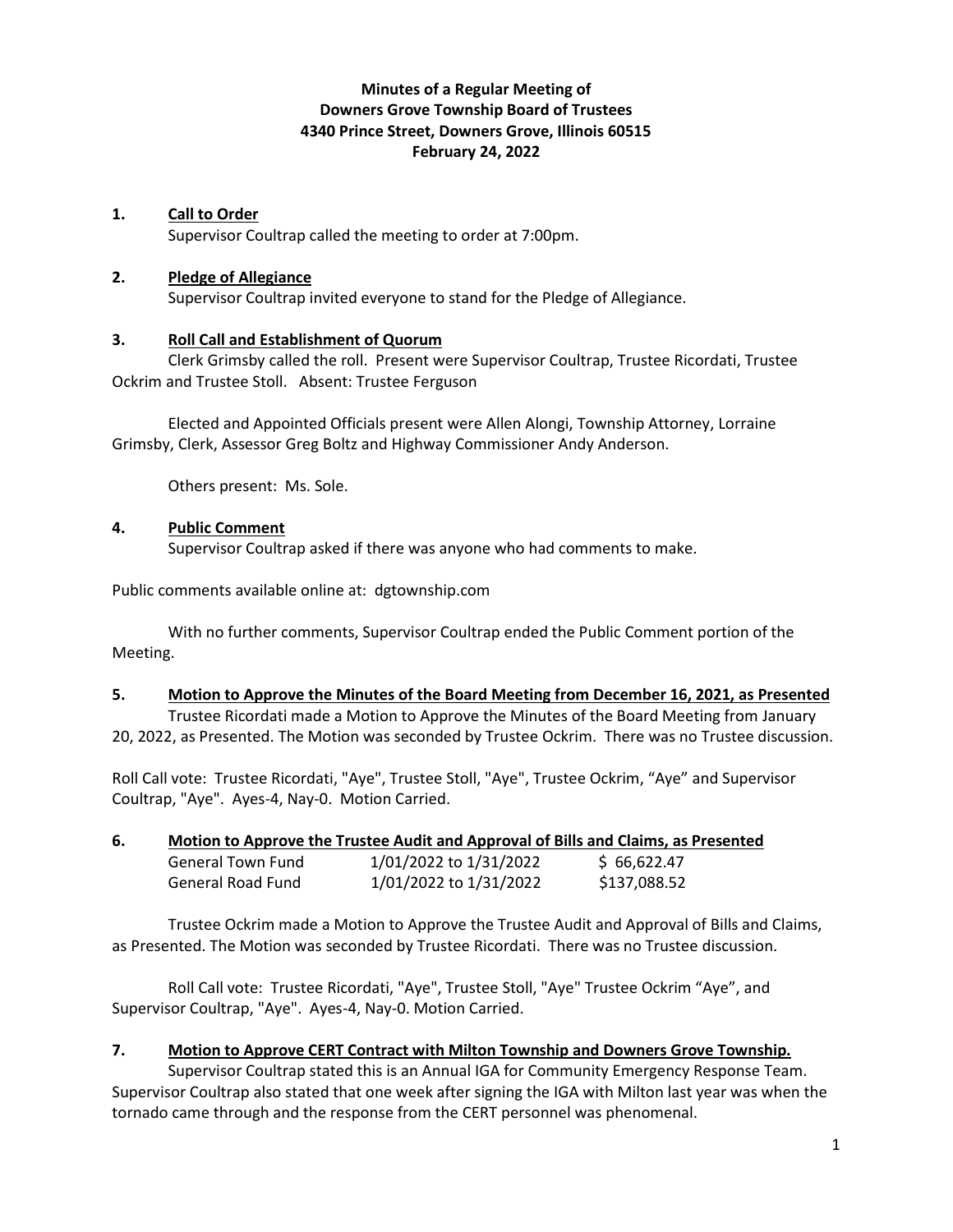Trustee Ricordati made a Motion to Approve CERT Contract with Milton Township and Downers Grove Township. The Motion was seconded by Trustee Stoll.

Roll Call vote: Trustee Ricordati, "Aye", Trustee Stoll, "Aye" Trustee Ockrim "Aye", and Supervisor Coultrap, "Aye". Ayes-4, Nay-0. Motion Carried.

## **8. Motion to Approve CERT Contract with Milton Township and Downers Grove Township Road District.**

Trustee Ockrim made a Motion to Approve CERT Contract with Milton Township and Downers Grove Township Road District. The Motion was seconded by Trustee Stoll.

Roll Call vote: Trustee Ricordati, "Aye", Trustee Stoll, "Aye" Trustee Ockrim "Aye", and Supervisor Coultrap, "Aye". Ayes-4, Nay-0. Motion Carried.

## **9. Motion to Approve General Town Fund Budget 22/23.**

Trustee Ockrim made a Motion to Approve the General Town Fund Budget 22/23. The Motion was seconded by Trustee Stoll.

Roll Call vote: Trustee Ricordati, "Aye", Trustee Stoll, "Aye" Trustee Ockrim "Aye", and Supervisor Coultrap, "Aye". Ayes-4, Nay-0. Motion Carried.

## **10. Supervisor's Report**

Supervisor Coultrap stated that Trustee Stoll, Liaison for Senior Services, will be providing an update.

Trustee Stoll reported the following:

Westmont Park District will be hosting a Senior Fair on Friday, May 3, 2022.

Water Assistance monies are available through the Townships General Assistance Program. At the latest Senior Survival Skills luncheon, 34 residents attended.

The Secretary of State Mobile Unit hosted by State Senator John Curran is coming to Downers Grove Township on Tuesday, April 5, 2022, 10 AM – 2 PM.

Downers Grove Township will be hosting a Shredding Event on Saturday, May 14, 2022, 9 AM – 11 AM. The Friends for Downers Grove Township Seniors, 501(c) 3 (FFDGTS) Fundraising Event will be on Tuesday, March 15, 2022, 4PM – Close at Pierce Tavern, 5135 Main St, Downers Grove. DINE-IN or TAKE Out. Pierce Tavern donates 10% of ALL sales to the FFDGTS.

# **11. Assessor's Report**

Assessor Boltz reported that Notary Services are provided in the Assessor's office as it is important for Property Exemptions. Senior Exemptions are not required to be applied for annually. Assessor Boltz also reported that they had the earliest close date this year.

# **12. Highway Commission Report**

In the last month the Highway Department has been working on the following projects

Most of our time was spent working on snow and rain related issues. We plowed and salted our routes with a few storms hitting late in the morning right before rush hour and a few hitting late in the afternoon right before the evening rush hour.